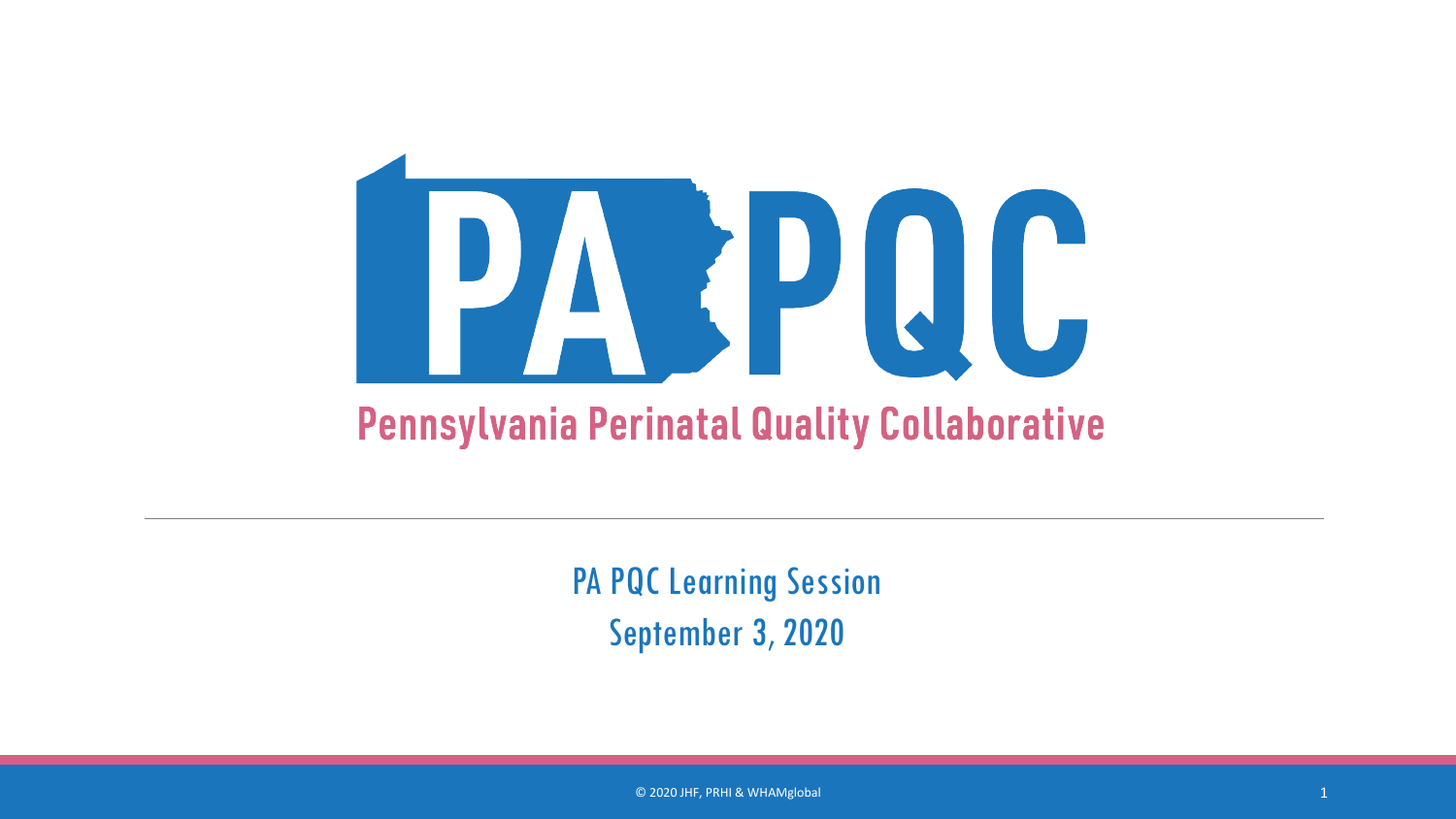# Collective Progress

Robert Ferguson, MPH, Chief Policy Officer Jewish Healthcare Foundation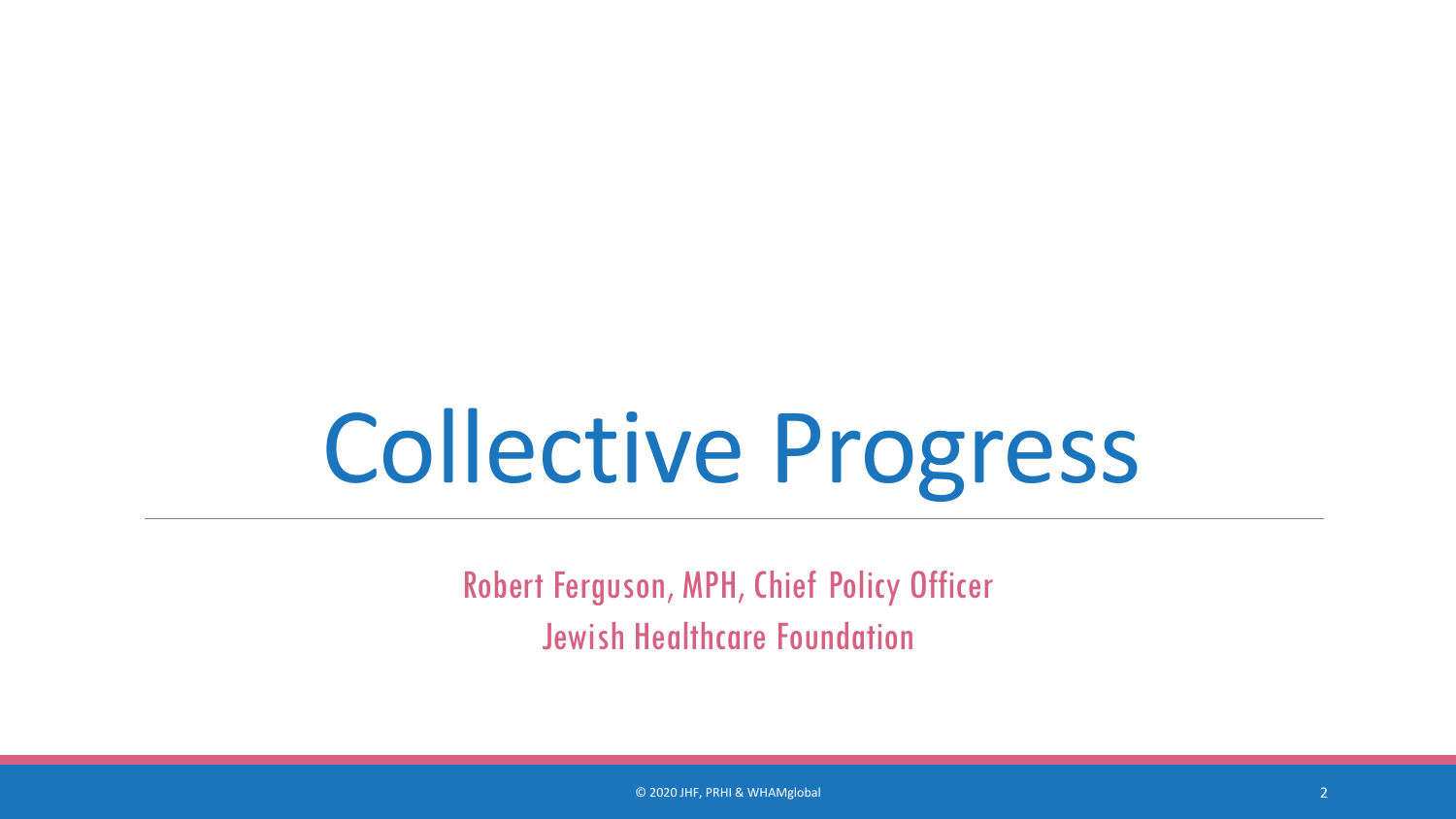### The PA PQC was Built on Statewide Efforts

- Premie Network and AAP
- West Chester University Pilot Study with the Vermont Oxford Network (VON)
- PA PQC Task Force
	- Facilitated by March of Dimes
- PA PQC Advisory and 8 Work Groups (140+ people)





Northeastern Pennsylvania Perinatal Quality Collaborative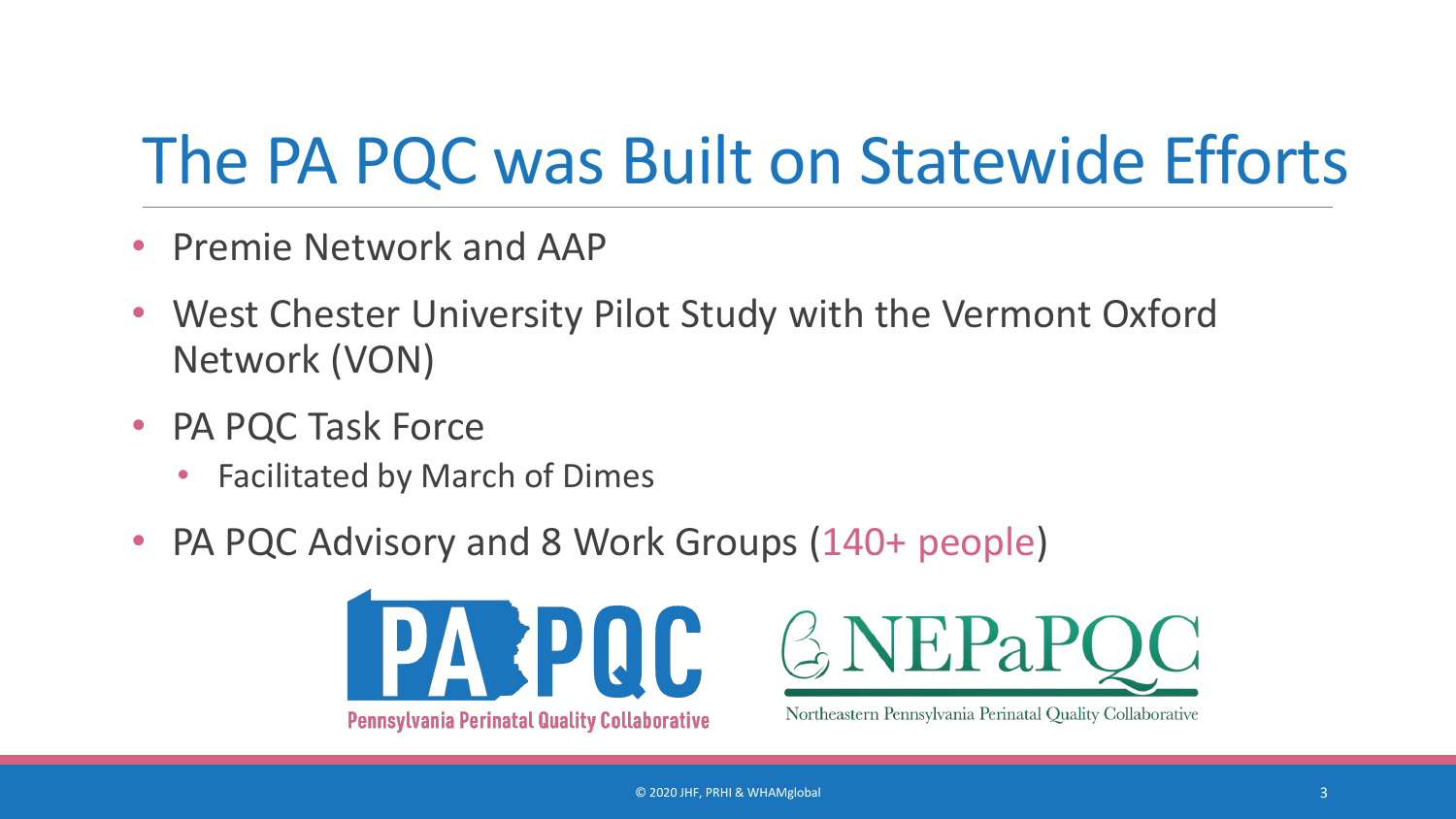#### PA PQC Aims

- $\checkmark$  Reduce maternal mortality and morbidity
- Improve Identification of and Care for Pregnant and Postpartum Women with Opioid Use Disorders (OUD)
- $\checkmark$  Improve Identification of and Care for Opioid-Exposed Newborns (OEN)

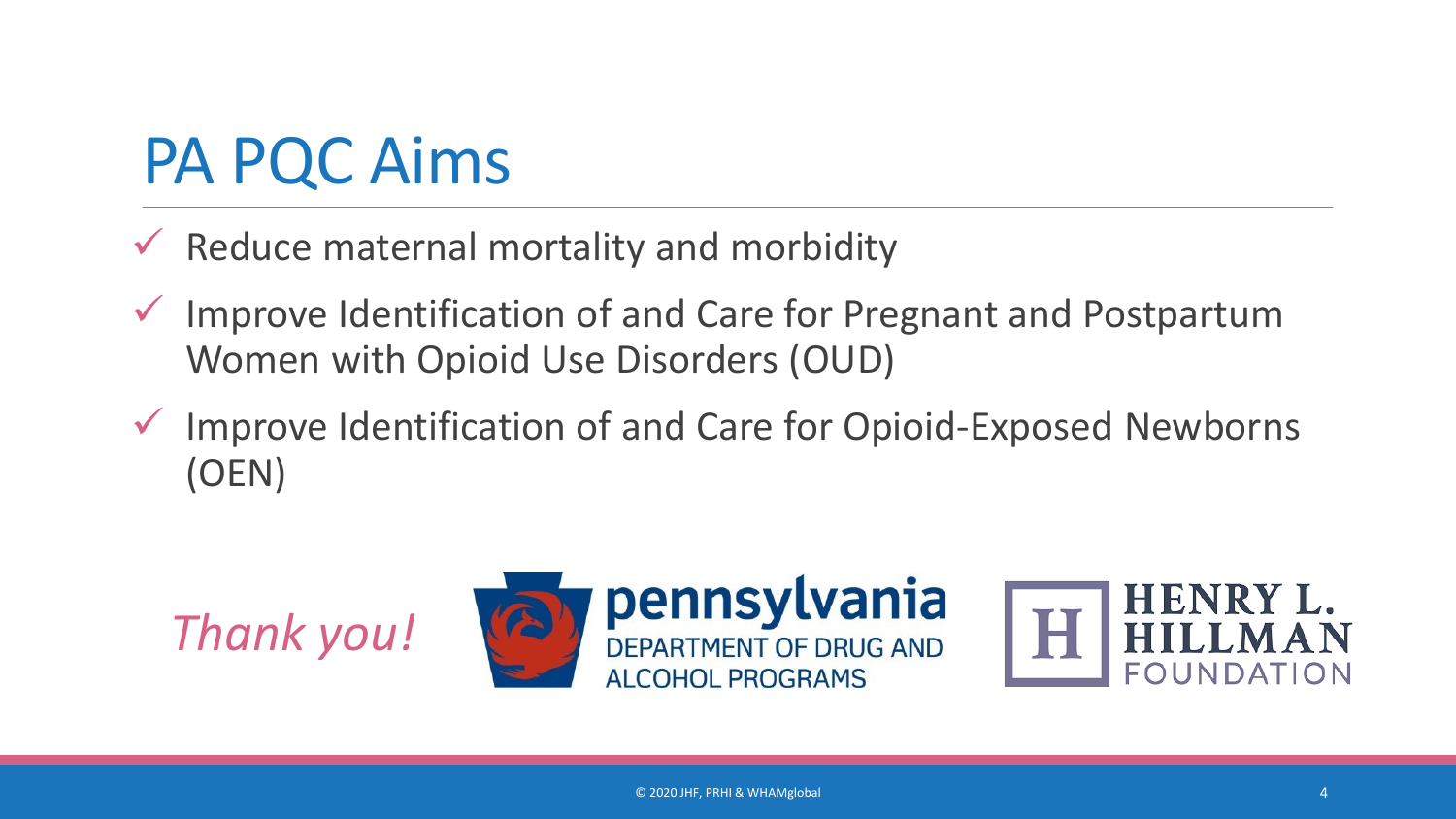#### What it Means to be a PA PQC Site



© 2020 JHF, PRHI & WHAMglobal 5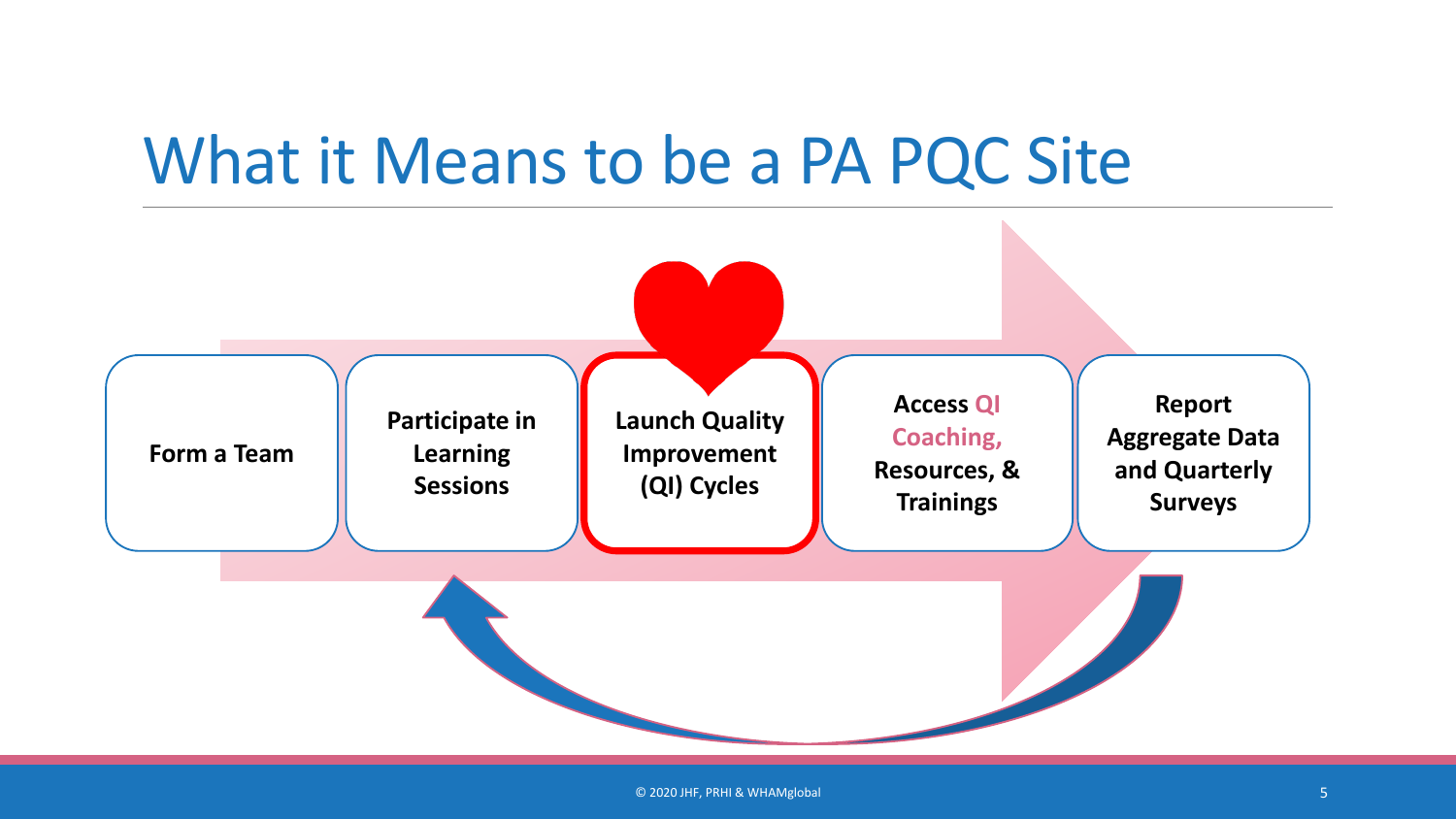#### **The PA PQC Called for QI Report Outs & You Submitted:**

**21 SUD QI projects**

**4 Immediate Postpartum LARC projects**

**33 NAS QI Projects**

**37 Maternal Mortality QI Projects** *(hypertension or hemorrhage)*

*If can still submit your QI projects!*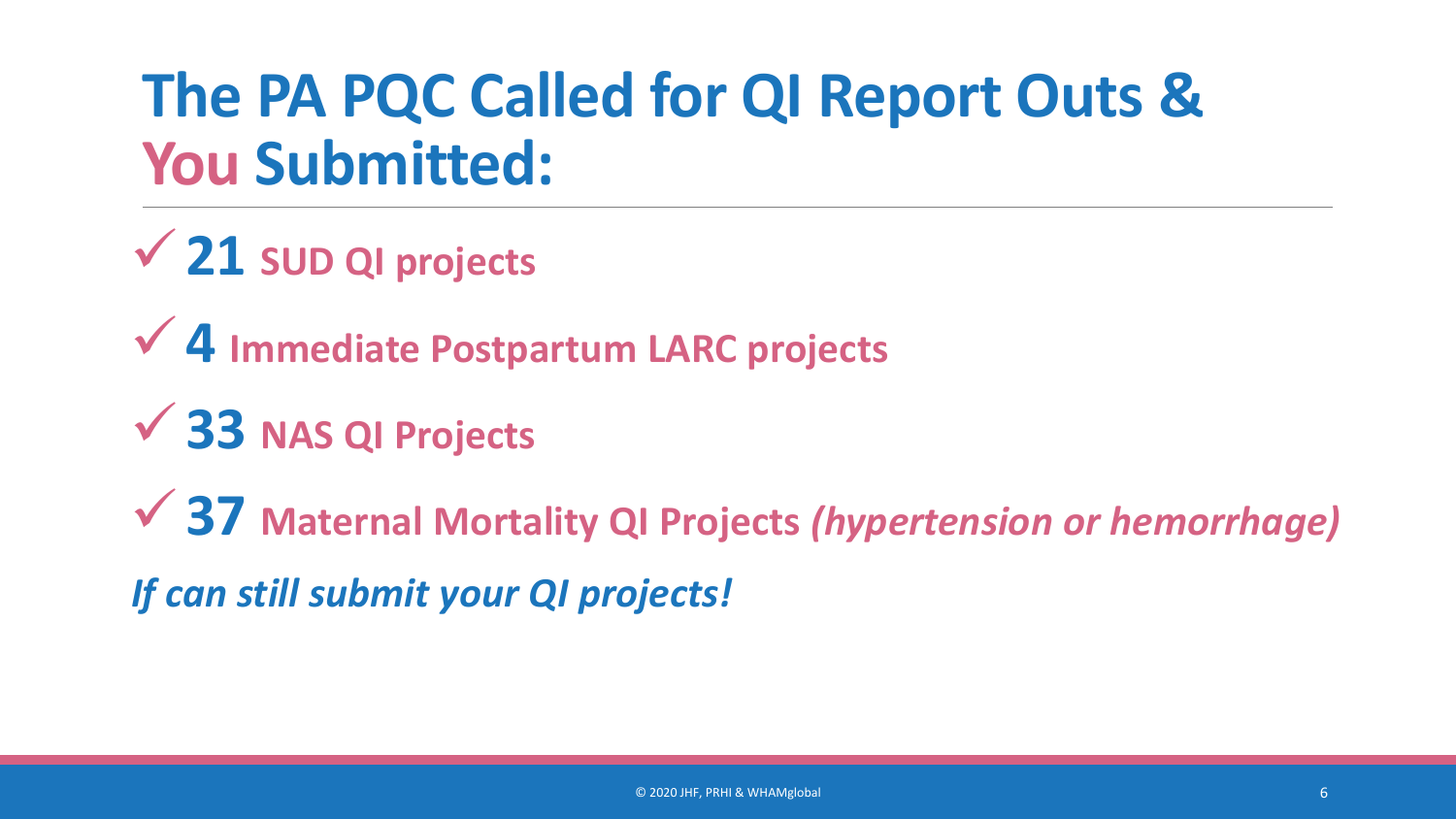### **Apply for PA PQC Quality Awards to Support Your QI Work**

 **PA PQC \$15,000 OUD and NAS QI Sub-Award Application Due by 9/28** 

 **PA PQC \$9,000 Immediate Postpartum LARC Start-Up Award Application Due by 9/28**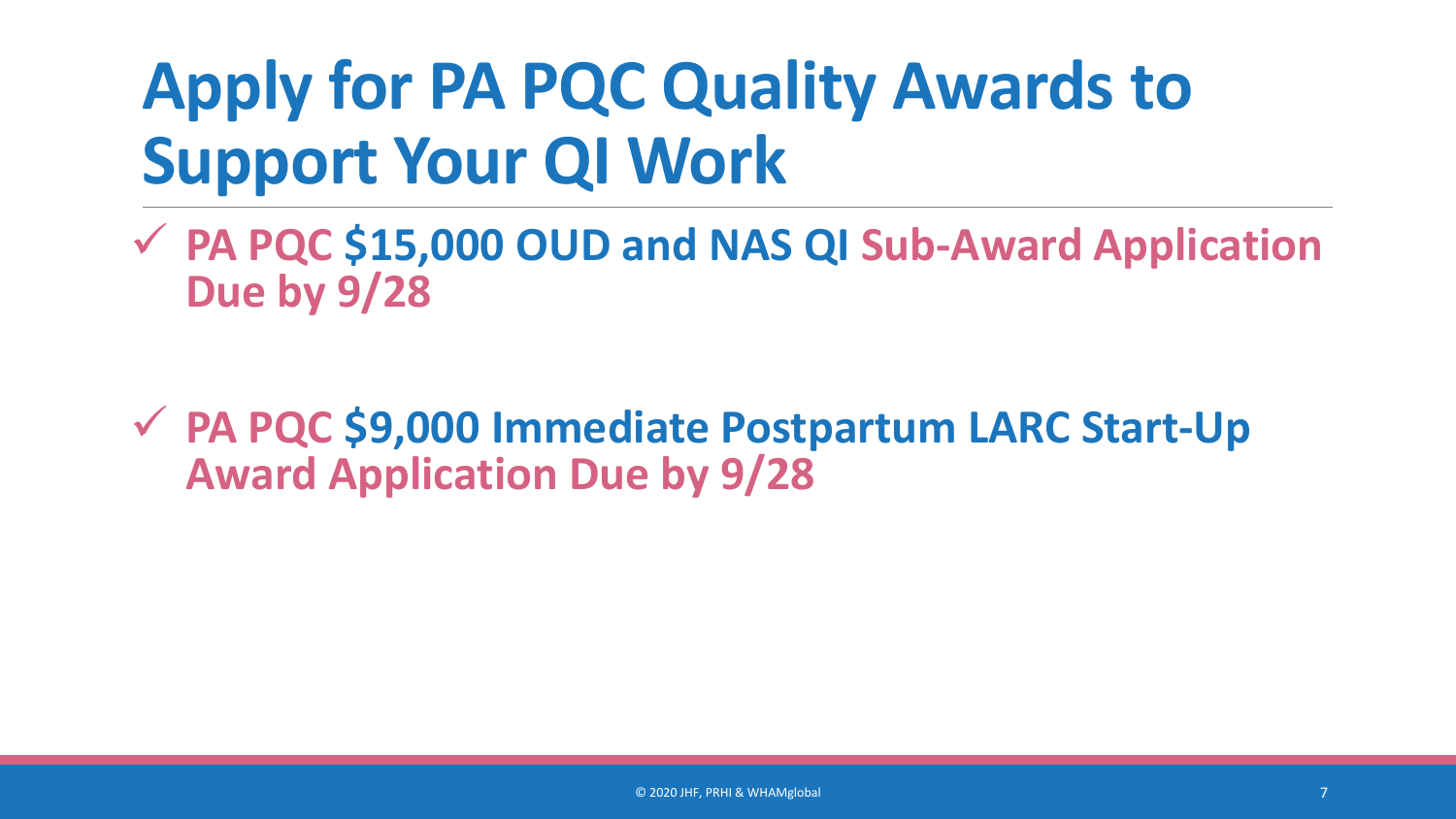### The PA PQC Policy Group Launched an Immediate Postpartum LARC Sub-Group

- $\triangleright$  Improve and learn more about LARC coverage policies among commercial payers
- $\triangleright$  Clarify some of the operational items related to the Medicaid reimbursement policies.

PA PQC IPLARC pilot sites | family planning providers | Medicaid MCOs | commercial payers | state agencies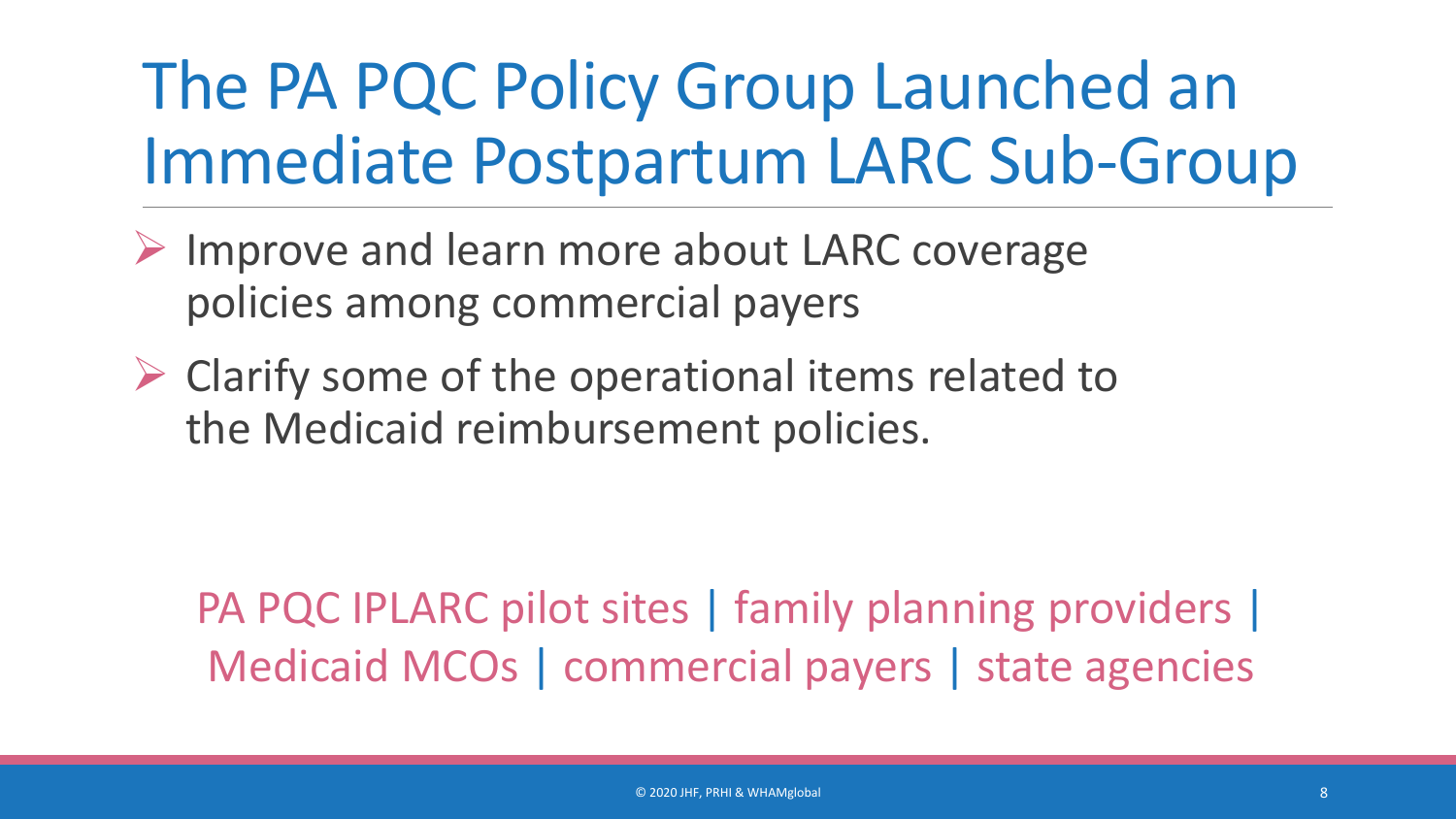#### **The PA PQC Called for Data Submissions & You Submitted:**

- **34 sites submitted data on at least one NAS-related measures**
- **17 sites submitted data on at least one OUD-related measures**
- **26 sites submitted data on at lest one MM-related measures**

#### *Due 30 days after measurement period!*

**Focus Areas:**

- $\checkmark$  SUD Screening
- $\sqrt{MAT}$  initiation
- $\checkmark$  NAS Hospital LOS (updated guidance)
- % NAS who received pharmacological interventions (updated guidance)
- $\checkmark$  % NAS who received non-pharmacological interventions (updated guidance)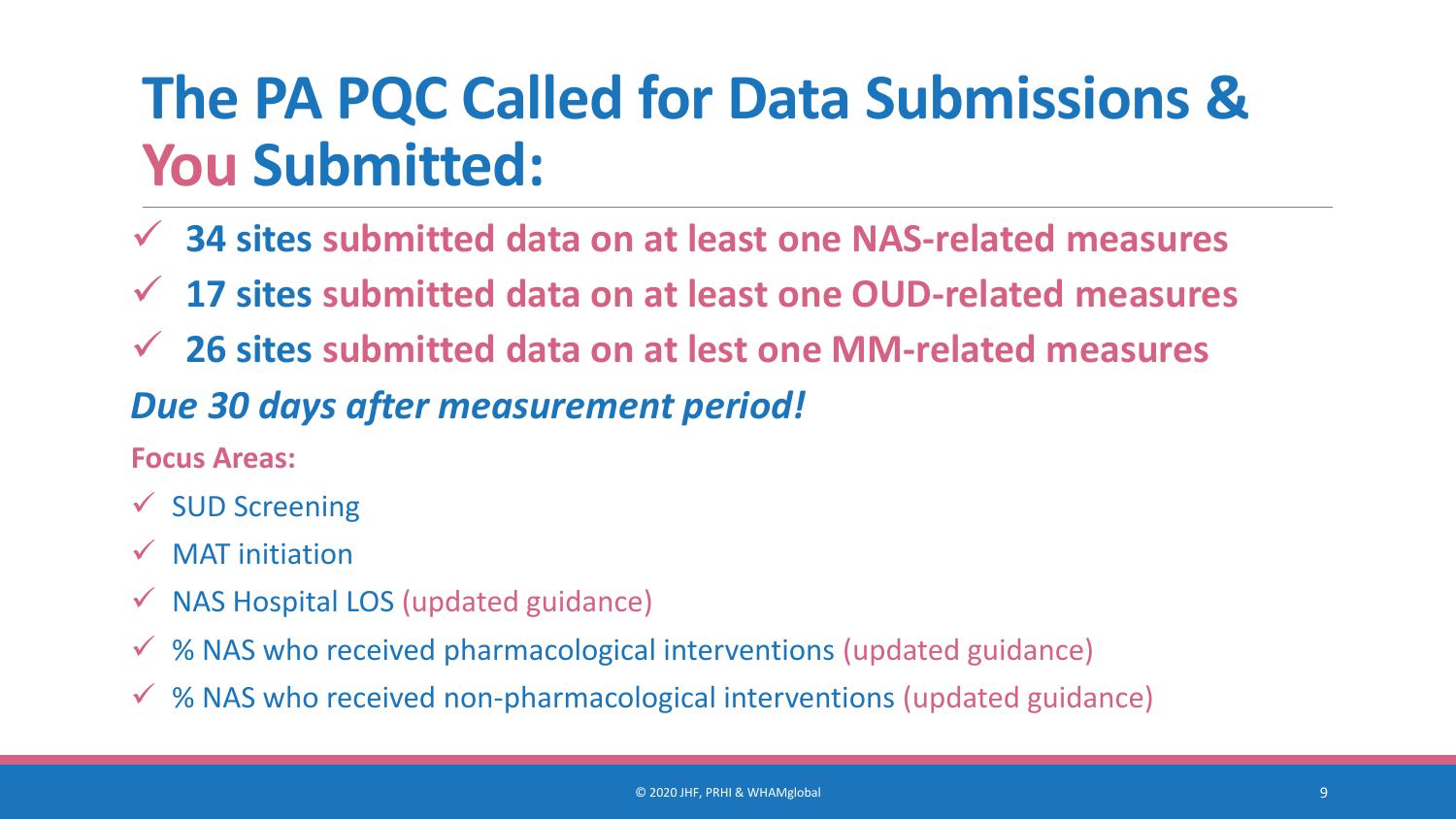## **PA PQC Data Submissions**

#### *Due 30 days after measurement period!*

**PQC Calendar: https://www.whamglobal.org/papqc**

#### **Focus Areas:**

- $\checkmark$  SUD Screening
- $\checkmark$  MAT initiation
- $\checkmark$  NAS Hospital LOS (updated guidance)
- $\checkmark$  % NAS who received pharmacological interventions (updated guidance)
- % NAS who received non-pharmacological interventions (updated guidance)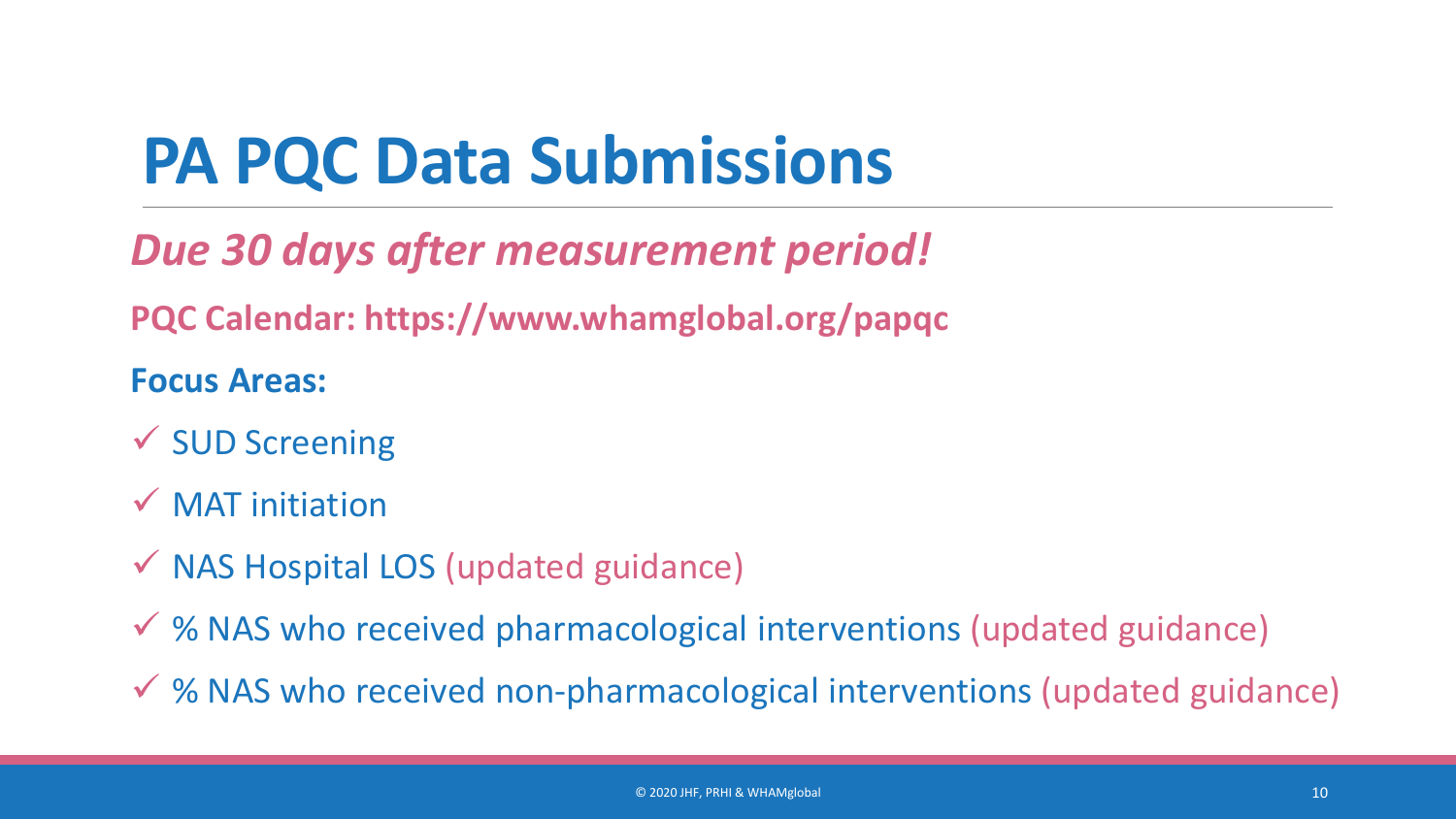#### **The PA PQC Called for April-June Surveys & You Submitted:**

- **37 sites submitted NAS surveys**
- **42 sites submitted OUD surveys**
- **42 sites submitted MM surveys**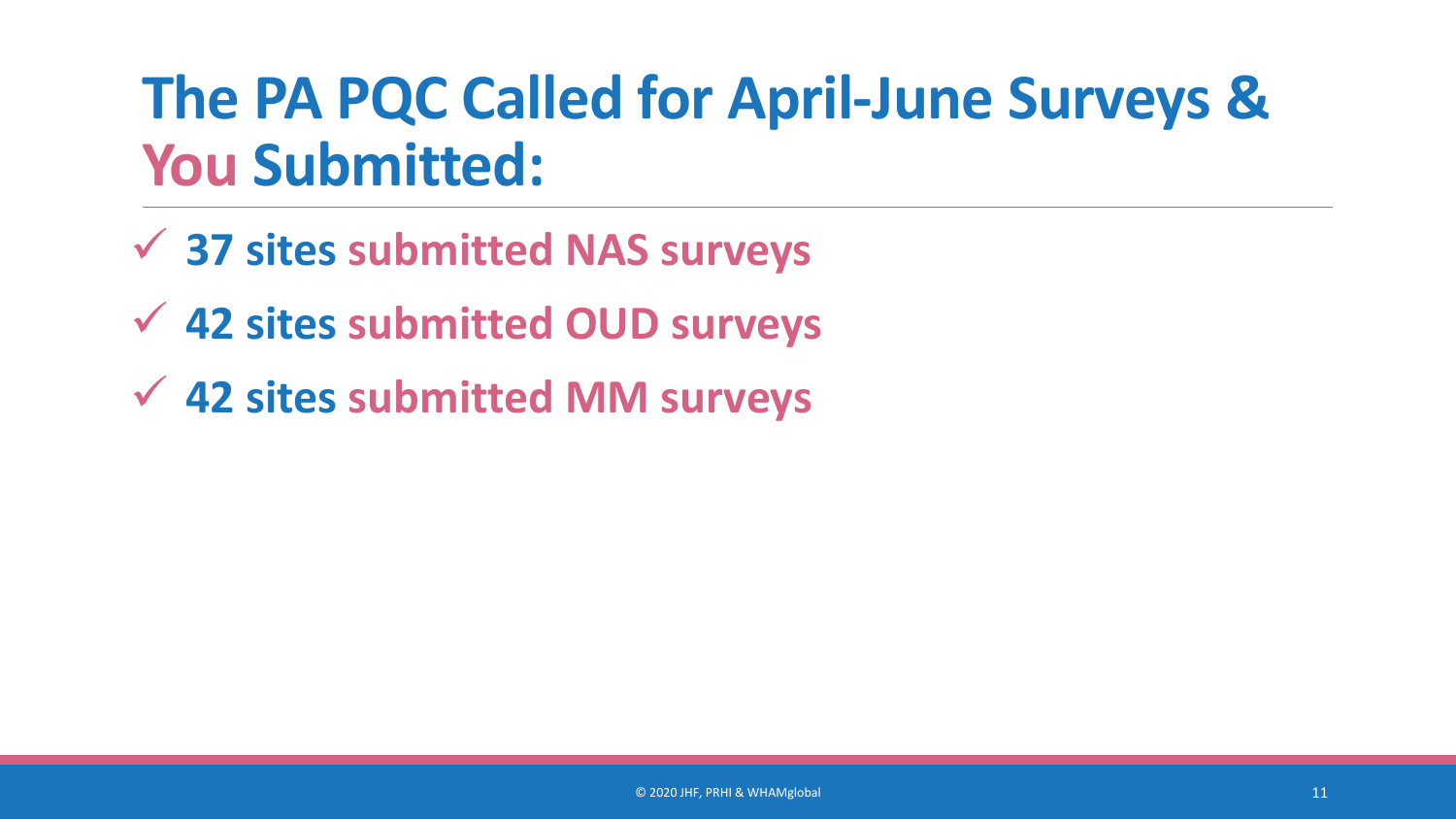#### OUD Survey Results

*Baseline compared to April-June 2020*

Standardized education materials for OUD/NAS 44% vs. 76% Used a validated, self-report screening tool for substance use in pregnancy 34% vs. 67% Clinical order sets for maternal OUD 35% vs. 67% Provide opioid pharmacotherapy for maternal OUD 54% vs. 69%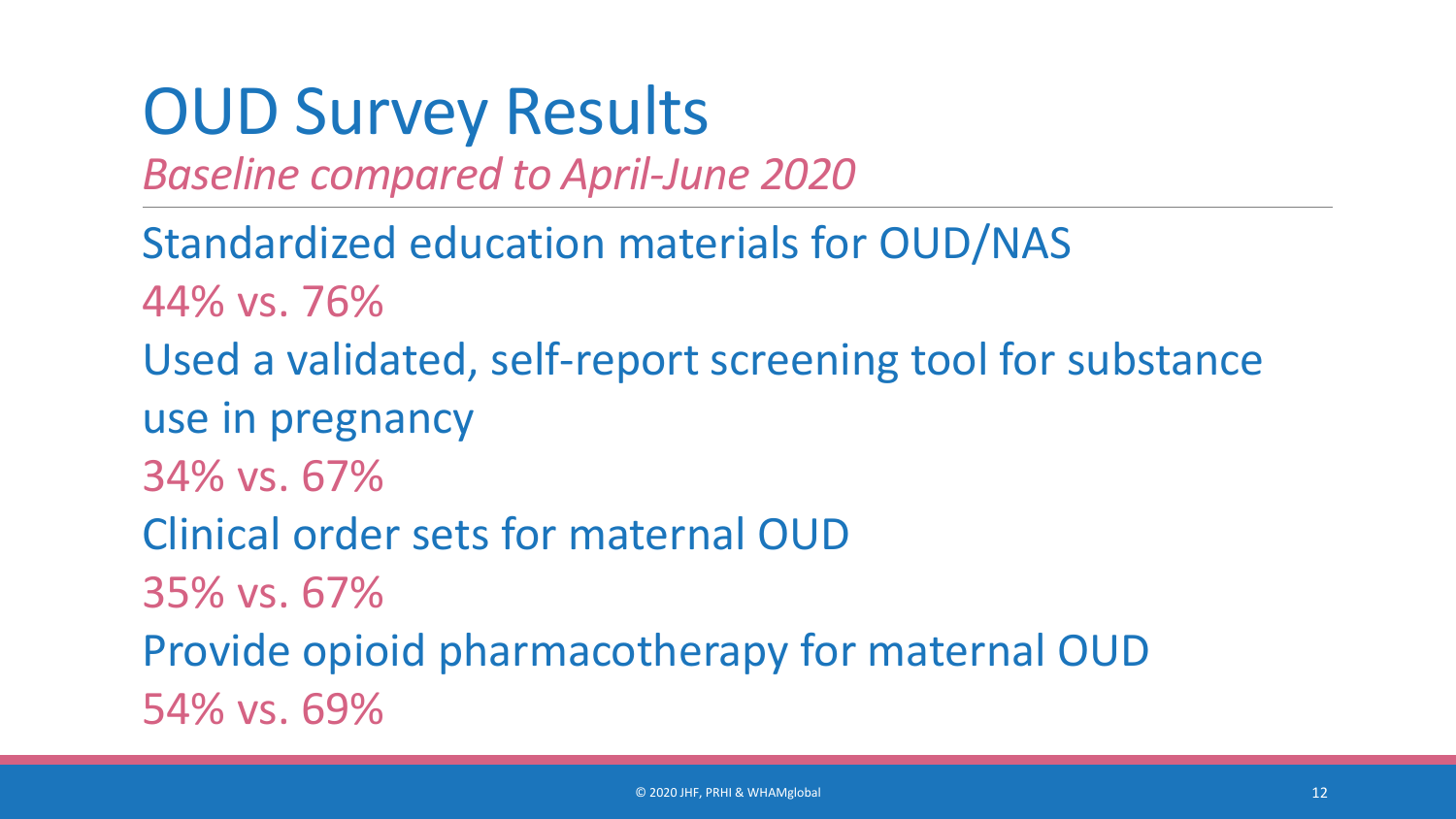#### MAT Waiver Training for Women's Health Providers to Help this Structural Measure in Place

#### September 30 from 8:00 a.m. to 12:30 p.m.

https://www.whamglobal.org/member-content/additional-trainings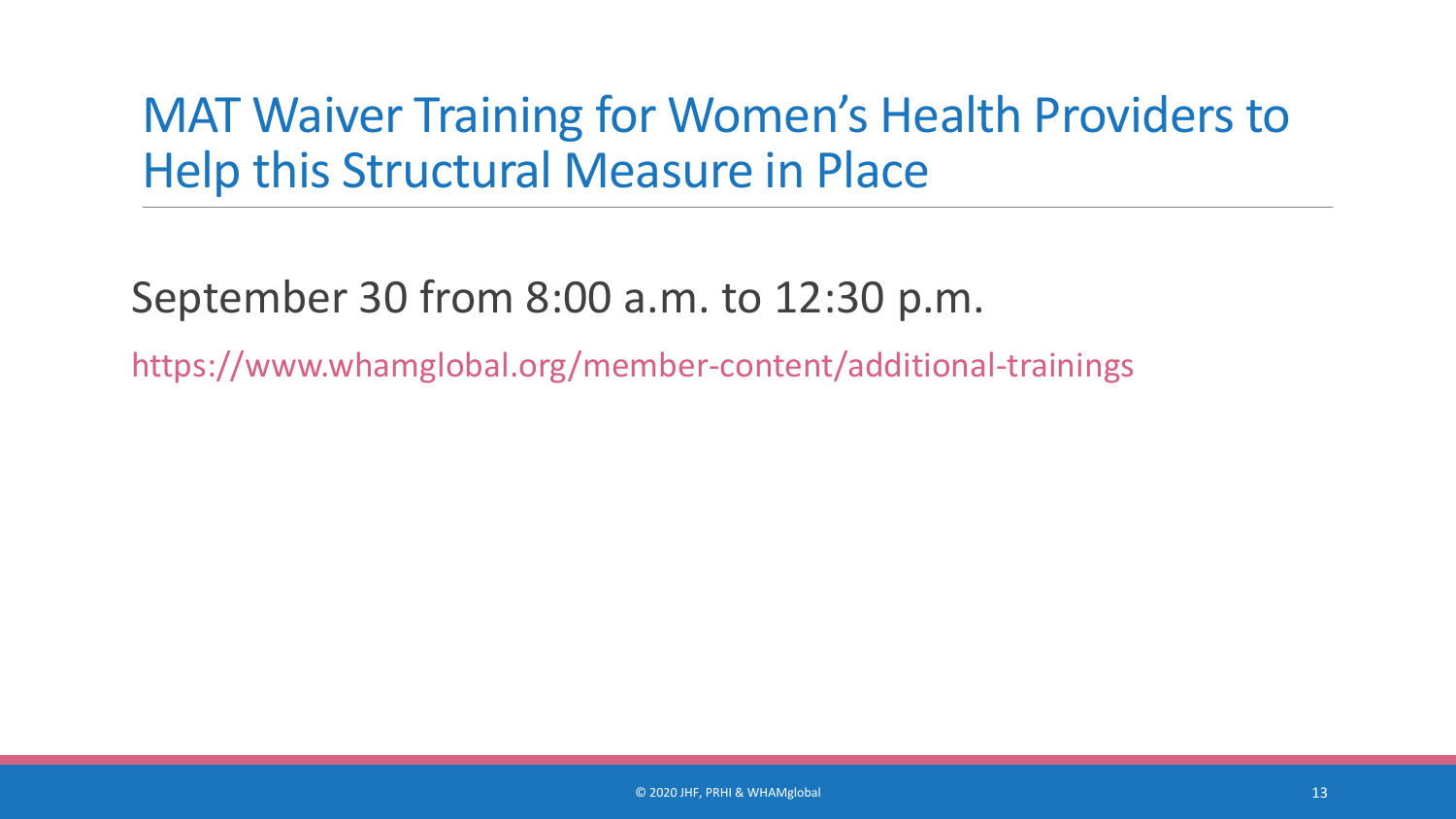#### NAS Survey Results

*Baseline compared to April-June 2020*

Nursing staff trained on validated NAS assessments in the past year 59% vs. 76%

Used standardized non-pharmacologic protocols for NAS 68% (Oct.-Dec. 2019) vs. 76%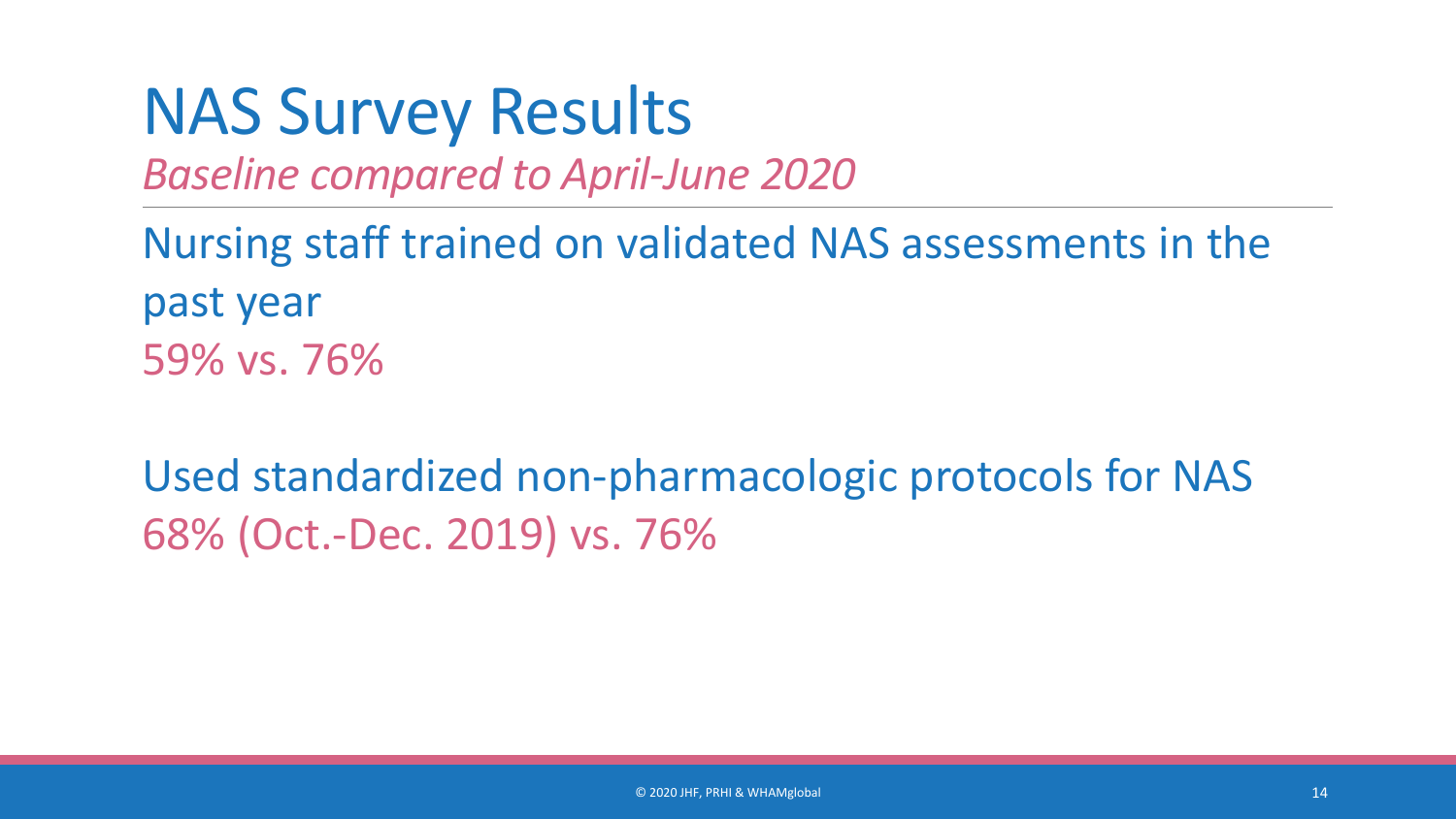#### Maternal Mortality Survey Results *Baseline compared to April-June 2020*

Respond with unit-standard, stage-based, OB hemorrhage emergency management plan with checklists 68% vs. 90%

Implement QI projects that target disparities in access, treatment, and outcomes? 49% vs. 56%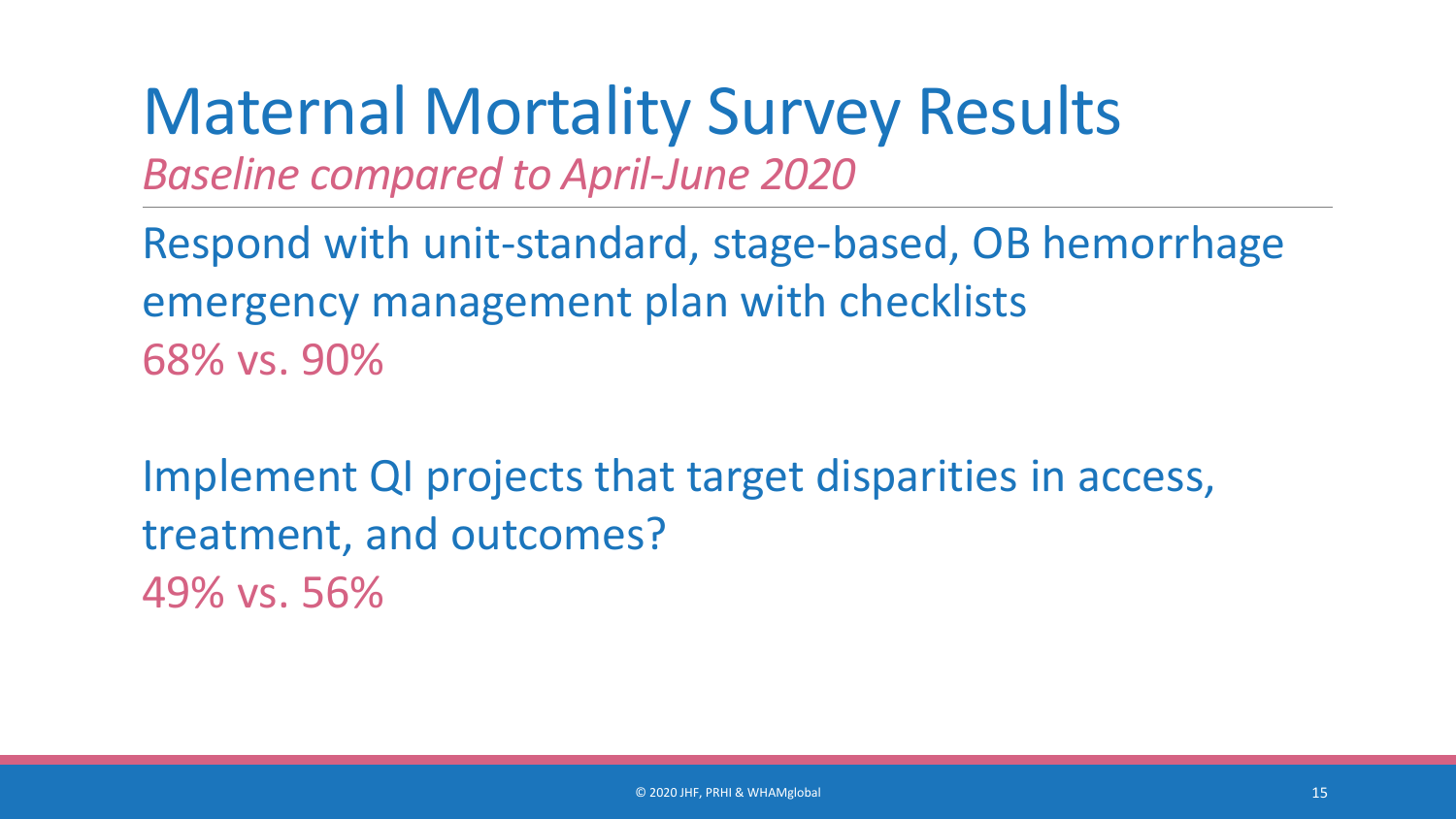# Future Directions

Robert Ferguson, MPH, Chief Policy Officer Jewish Healthcare Foundation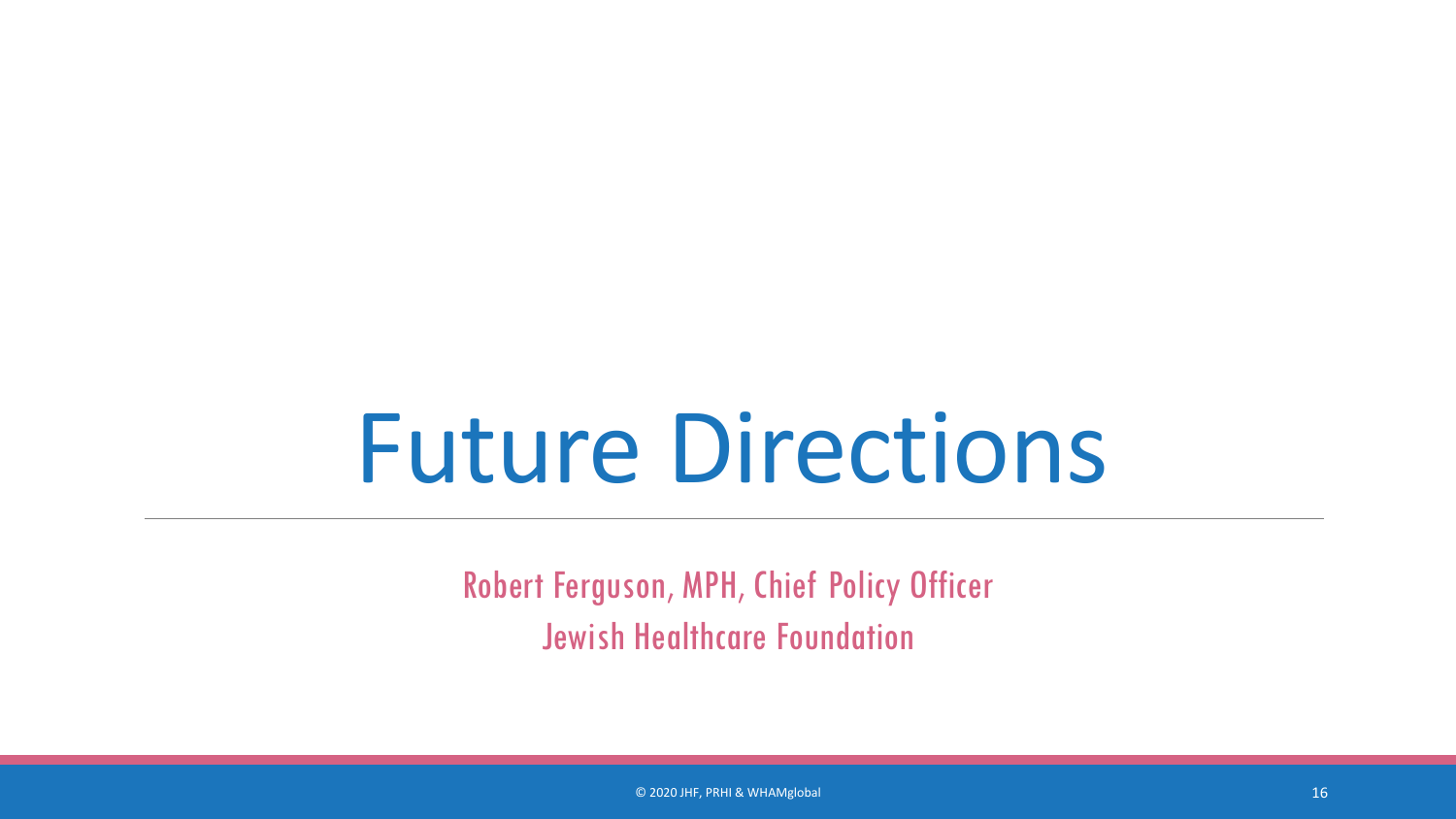### The PA PQC is Maintaining a Focus on OUD/NAS Key Interventions

- Screening all pregnant women for SUD/OUD using validated screening tools
- Establishing clinical pathways for women with OUD, and engaging them in MAT treatment
- Providing access to immediate postpartum contraceptive options, including Immediate Postpartum LARC
- $\triangleright$  Standardizing non-pharmacologic and pharmacologic NAS care
- $\triangleright$  Providing home visitation post-discharge for mothers and infants exposed to opioids in partnership with health plans and counties
- $\triangleright$  Creating a safe environment for the infant by connecting the mom/baby dyad to wrap around supports
- $\triangleright$  Caring for the mom/baby dyad for 15 months through well-child visits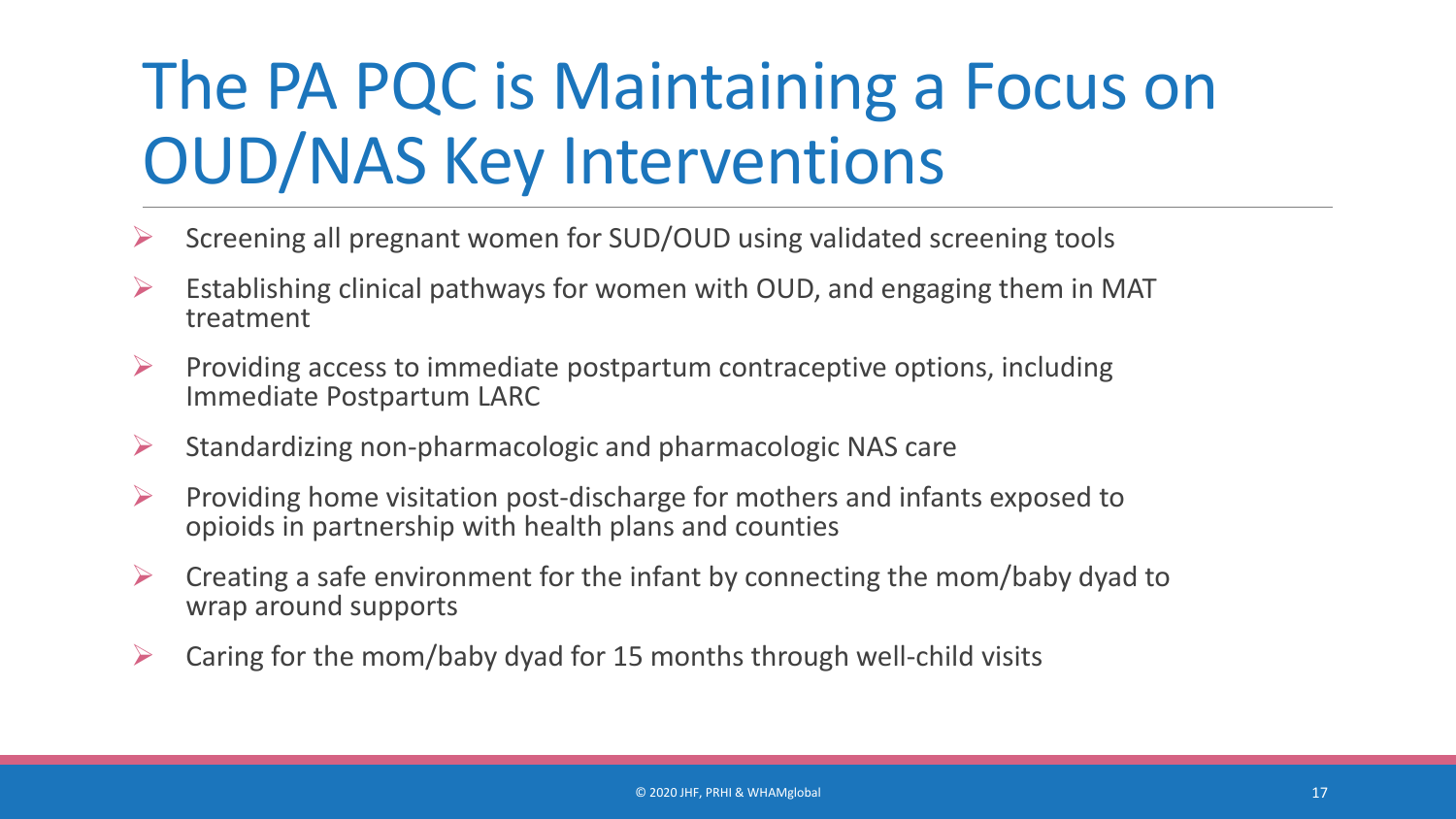The PA PQC is Launching the Moving on Maternal Depression (MOMD) Initiative in the Fall

- **Improve maternal depression screening and follow-up**
- **Reduce racial disparities**

*MOMD Survey Due 9/24*

**https://www.surveymonkey.com/r/58GM9BR**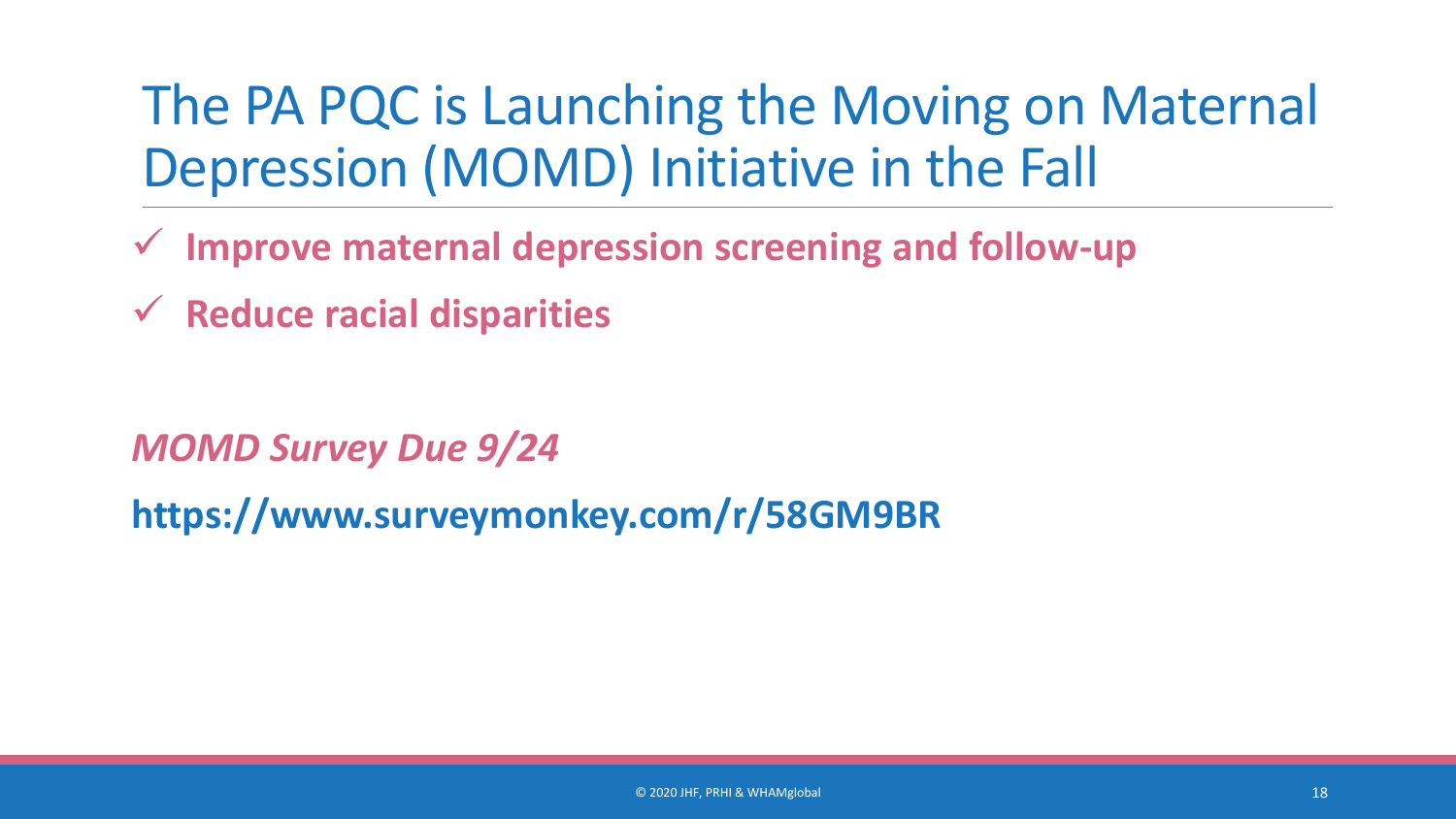#### The PA PQC is Applying to Become an AIM State in the Fall with a Rollout in 2021

- hemorrhage OR severe hypertension bundle
- $\checkmark$  disparities bundle

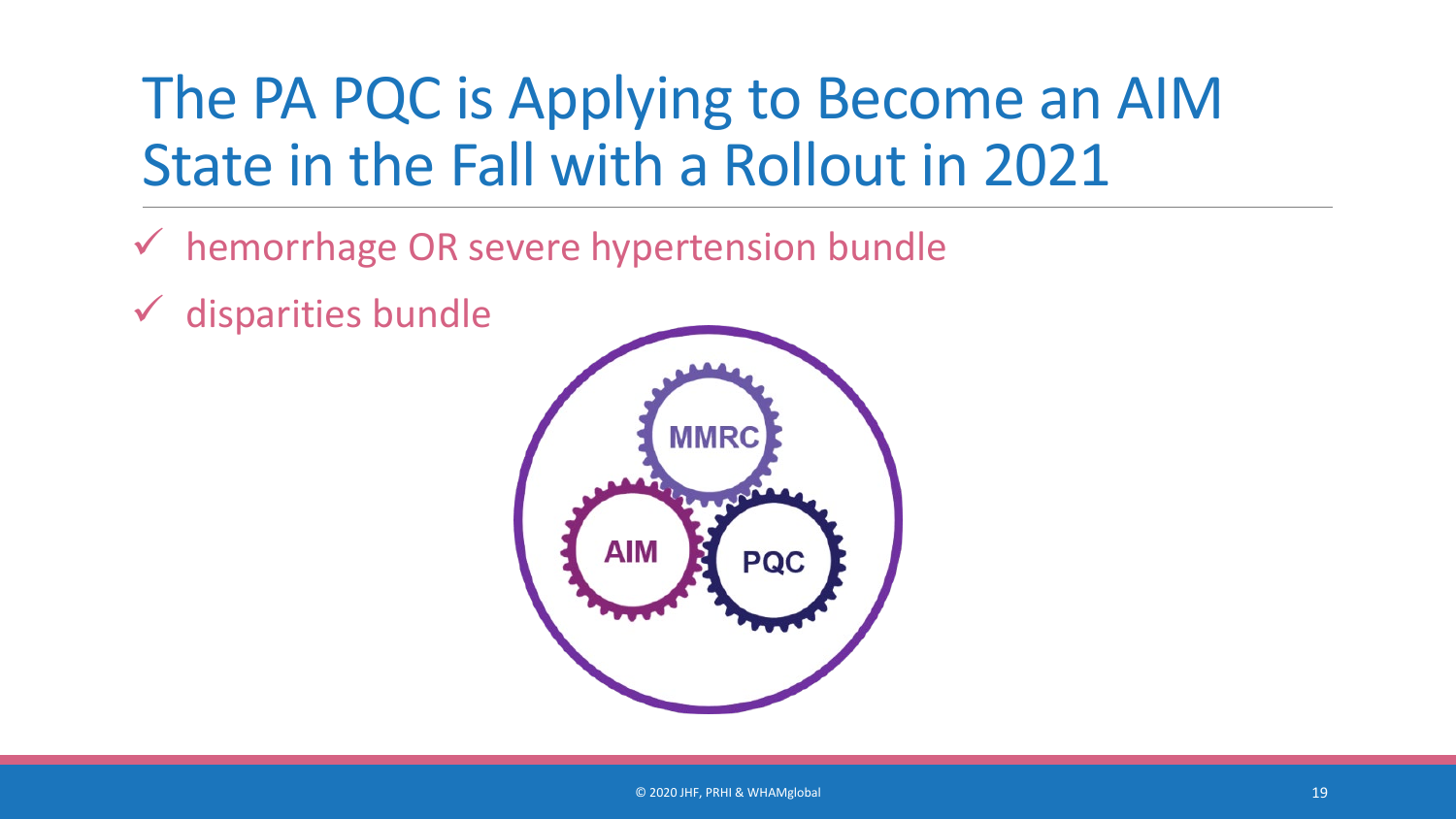## 9/3 Learning Objectives

- Describe the Change Package and Next Steps for the PA PQC's Moving on Maternal Depression (MOMD) initiative
- $\triangleright$  Describe how to incorporate depression screening and follow-up services in prenatal and postpartum office visit workflows
- $\triangleright$  Discuss examples of how birth hospitals are responding to implicit bias
- Describe how to incorporate standard work and root causes analyses into your approach to quality improvement in the PA PQC
- $\triangleright$  Discuss example of how birth hospitals and NICUs have adopted PA PQC key interventions for maternal OUD or NAS
- $\triangleright$  Describe the logistical challenges to offering immediate postpartum LARC and examples for how to break through each challenge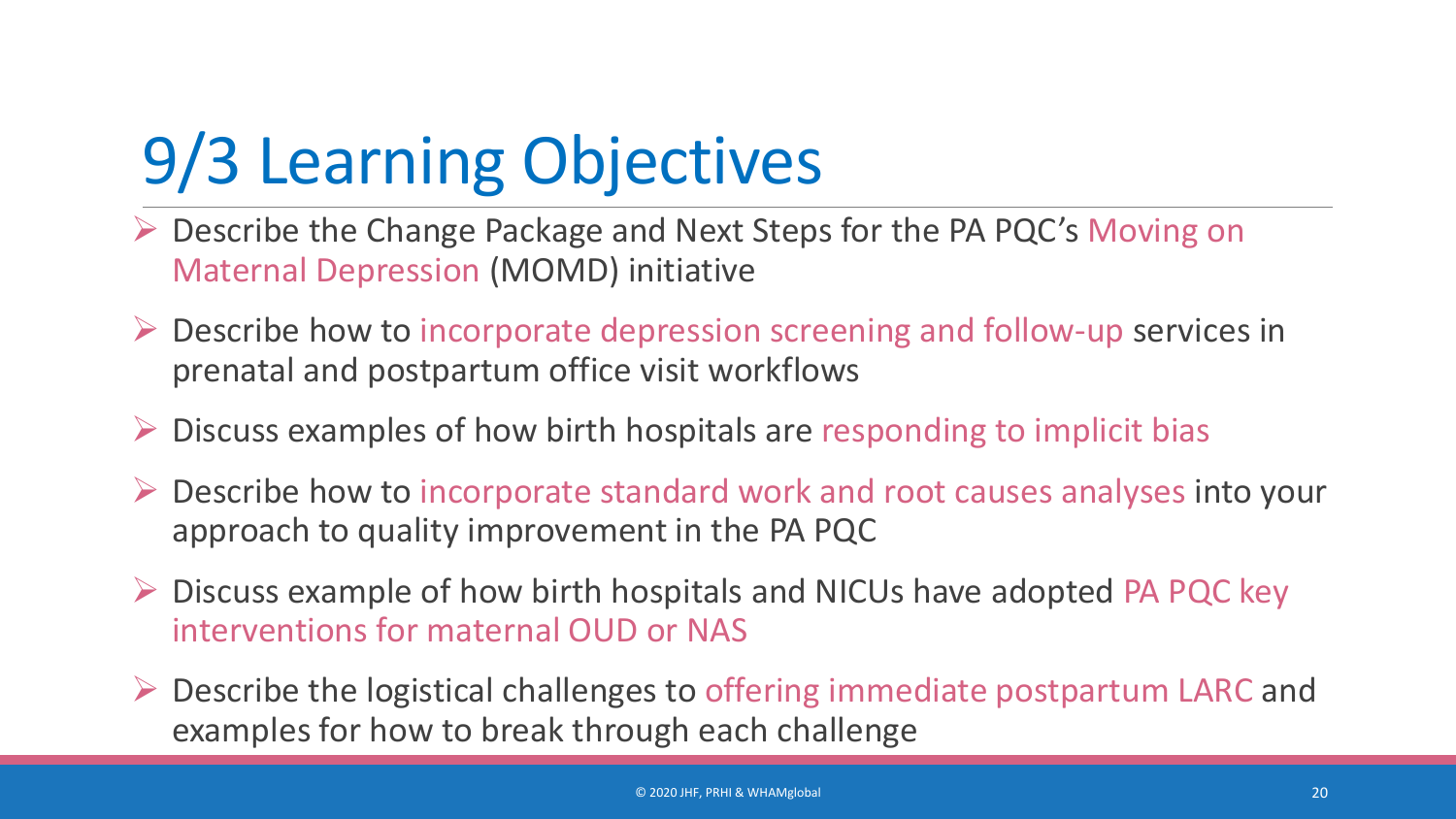## Continuing Education Information

In support of improving patient care, this activity has been planned and implemented by the University of Pittsburgh and The Jewish Healthcare Foundation. The University of Pittsburgh is jointly accredited by the **Accreditation Council for Continuing Medical Education (ACCME)** and the **American Nurses Credentialing Center (ANCC)**, to provide continuing education for the healthcare team. **4.00 hours are approved for this course.**

As a Jointly Accredited Organization, University of Pittsburgh is approved to offer social work continuing education by the **Association of Social Work Boards'** (ASWB) Approved Continuing Education (ACE) program. Organizations, not individual courses, are approved under this program. State and provincial regulatory boards have the final authority to determine whether an individual course may be accepted for continuing education credit. University of Pittsburgh maintains responsibility for this course. Social workers completing this course receive **4.00 continuing education credits**.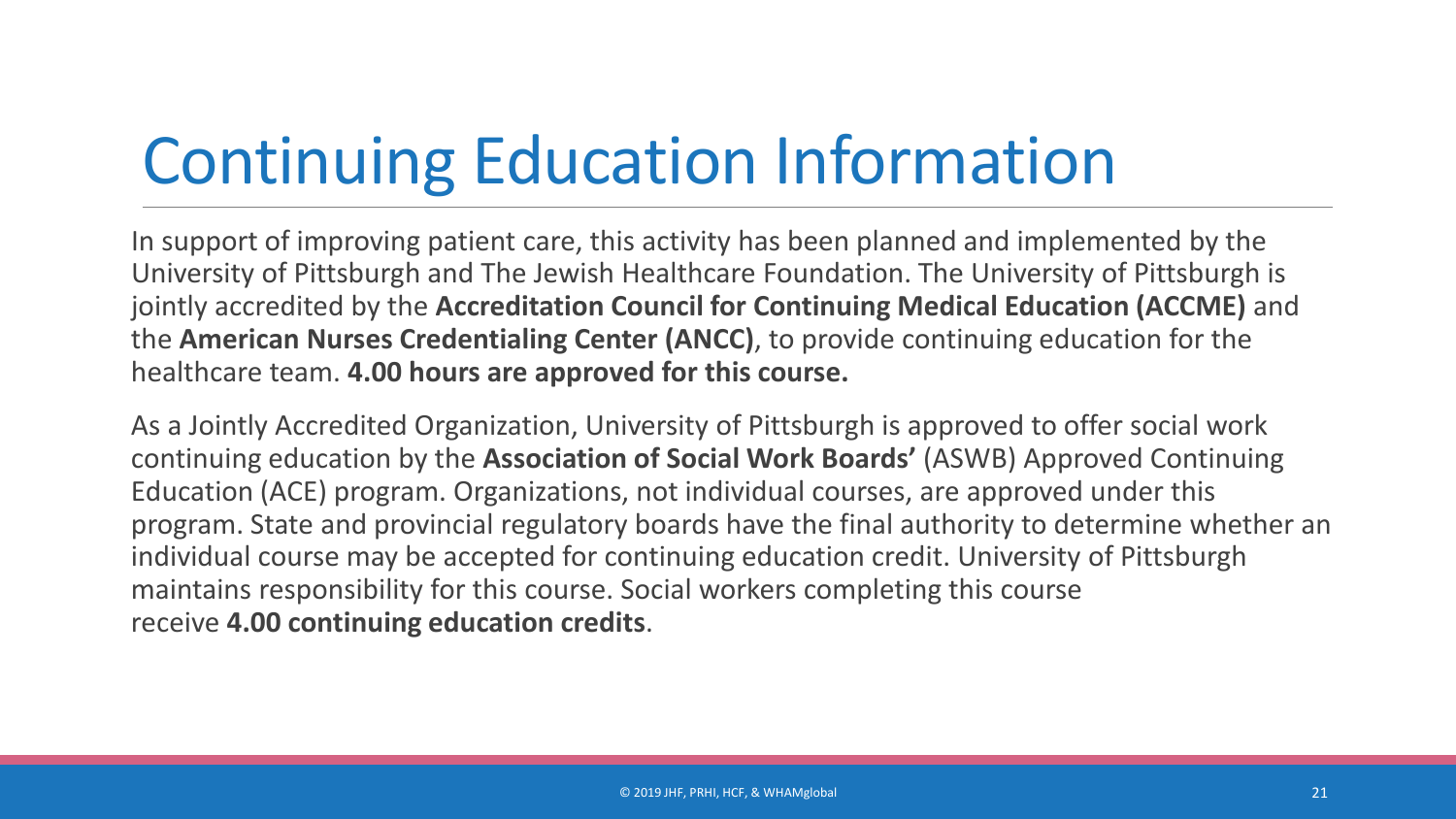#### **Disclosures**

No members of the planning committee, speakers, presenters, authors, content reviewers and/or anyone else in a position to control the content of this education activity have relevant financial relationships with any entity producing, marketing, re-selling, or distributing health care goods or services, used on, or consumed by, patients to disclose.